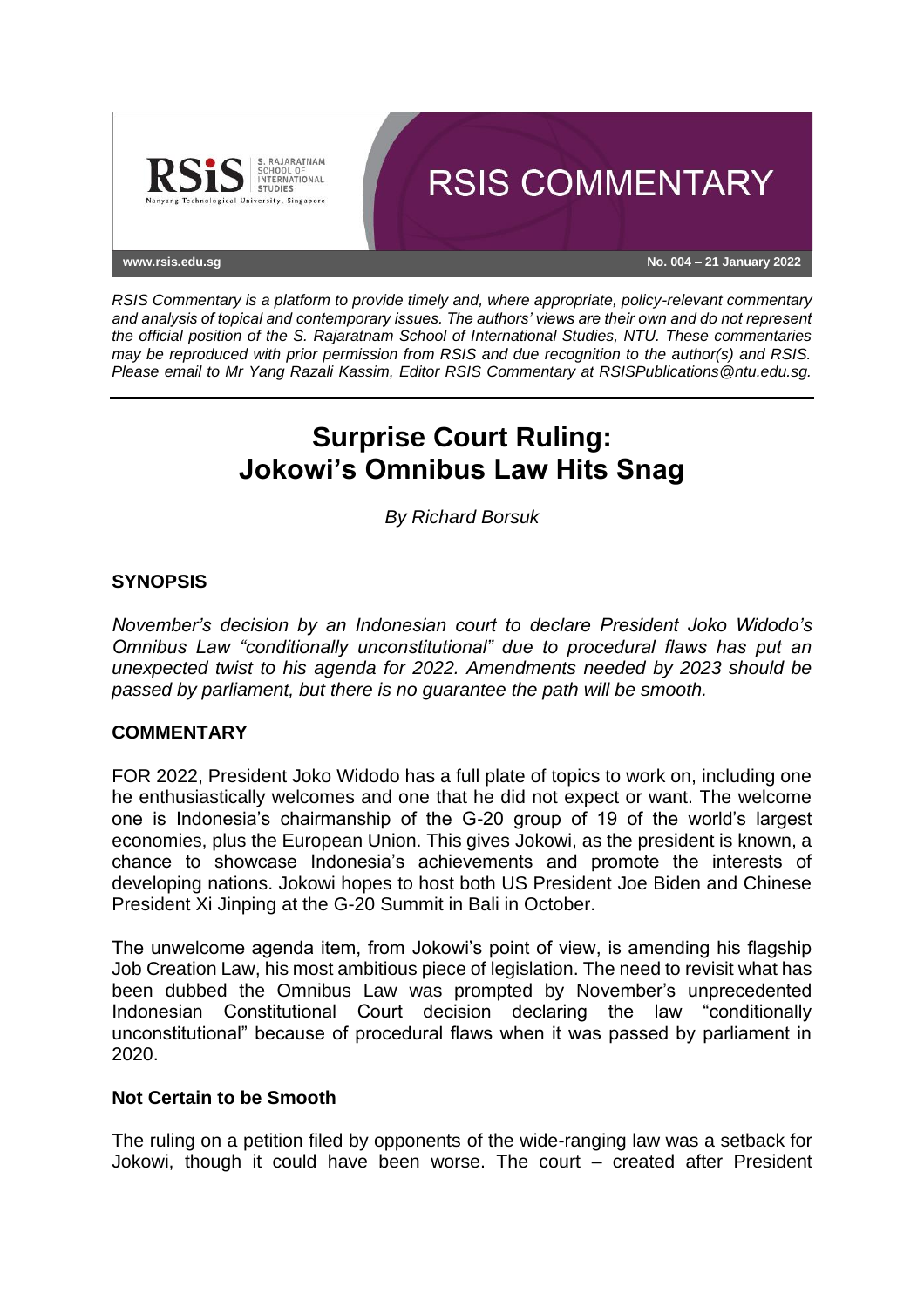Suharto's 1998 fall and whose decisions cannot be appealed – let the landmark legislation remain in force for two years.

Jokowi was given until November 2023 to get parliament to rectify the law's flaws, failing which the entire act – which covers more than 1,000 pages and includes creation of Indonesia's version of a sovereign wealth fund – will be tossed out. Thanks to support from most parliamentarians, Jokowi should be able to get what he needs in the legislature, but there is no guarantee the path will be smooth.

Scrapping the entire law would be a big embarrassment for the president, who initiated it, and a disaster for the investment climate. It would wipe out the biggest piece of regulatory reform done in decades, while setting back Indonesia's efforts to get badly needed investment – both foreign and domestic – that would create higher-skilled jobs.

Cancellation would mean restoration of all the parts of nearly 80 laws that the Omnibus Law amended in one sweep. If that happened, the red tape that the law aimed to slash and the obstacles it seeks to remove would be back, including a "Negative Investment List" of business areas closed to foreigners that had frustrated investors for decades. Under the Omnibus Law, almost everything is open.

# **Court Ruling a Surprise**

When the surprise court ruling came out, the president said he accepted it and tried to reassure investors their projects in Indonesia "remain safe and secure".

While the court let the law remain in effect, its decision carried a price. Until the flaws are rectified the court said, government ministries cannot issue any new regulations explaining how the sections of law are to be implemented. This could mean that not all parts of the Omnibus Law can take effect.

Ironically, there is now some uncertainty about the future of a landmark law that simplifies business licensing rules and aims at reducing regulatory uncertainty. For some investors, the Omnibus Law was not quite the game-changer Indonesia aimed for, though they welcomed moves to address complaints about the difficulties in navigating Indonesia's daunting bureaucracy.

"Every country has a degree of regulatory uncertainty, but the problem is seen as so much more serious in Indonesia than elsewhere," says Bill Sullivan, senior foreign legal counsel to Jakarta-based Christian Teo & Partners and senior adviser to Londonbased Stephenson Harwood.

Jokowi promoted the omnibus idea even before the COVID-19 epidemic started, frustrated by how Vietnam was attracting more investment than Indonesia.

### **Sluggish Parliamentary Pace Ahead?**

There was never any doubt parliament would pass the Omnibus bill, with political parties supporting Jokowi holding around 80% of the seats, but it still took more than six months to get through. Passage was not a good advertisement for the legislature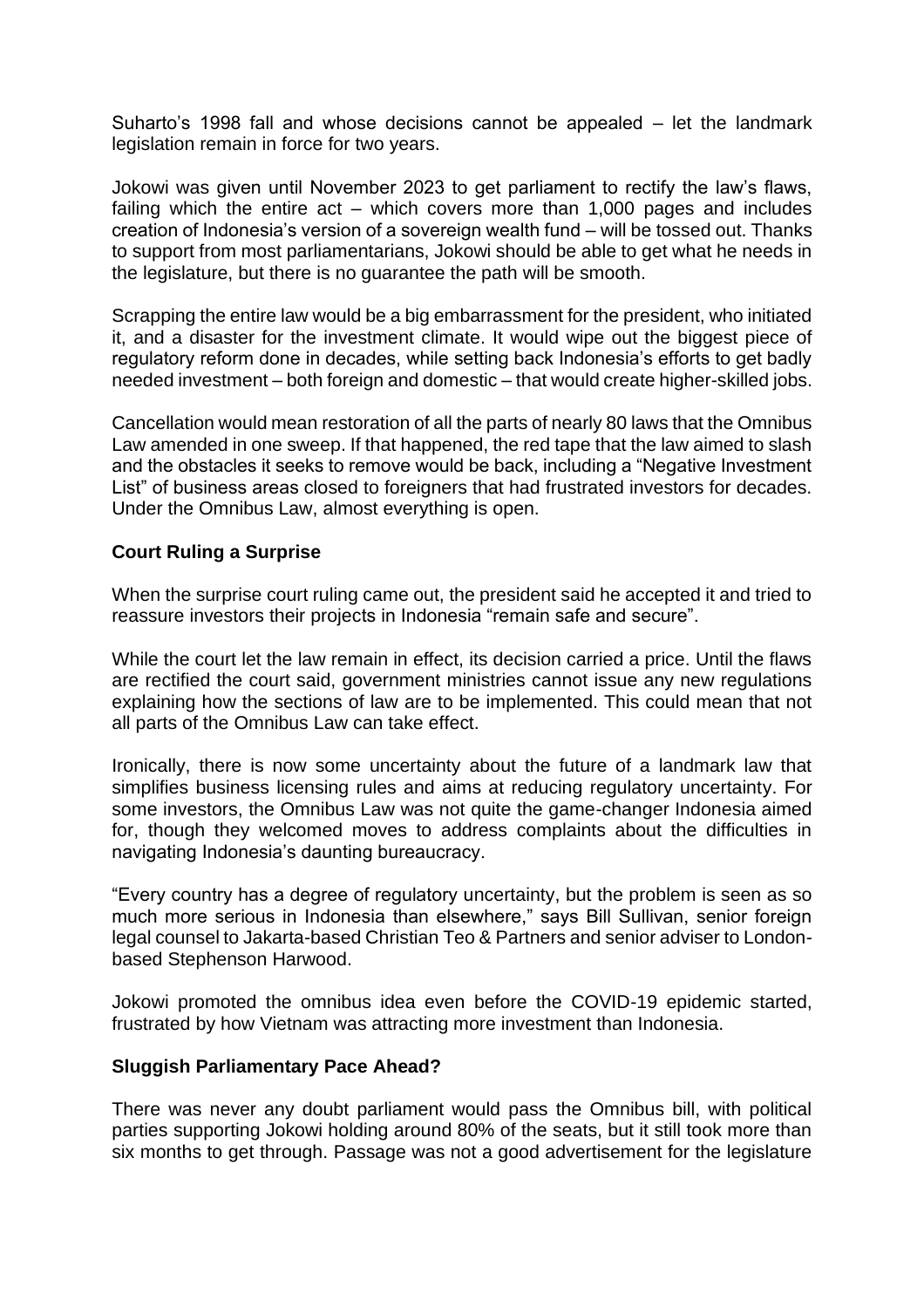or government. A vote was abruptly moved up days ahead of schedule, to get done before a protest by labour unions and others unhappy with the bill.

There was deep confusion in parliament over different drafts circulating at the last minute and beyond, and the bill signed by the president differed slightly from what parliament finally passed.

Given strong support for Jokowi in parliament, a revised version of the law should be easily passed, but it is not a certainty. And while the revision does not have to be completed this year, Jokowi will want to at least achieve much progress, as in 2023 many members of parliament likely will be preoccupied with presidential and parliamentary elections the following year.

The government needs to move expeditiously – yet not hastily, to avoid repeating the mistakes that brought the court decision.

One reason the amendment process may not be quick is that parliament probably needs to amend two laws, not just the Omnibus Law, but also a 2011 law on lawmaking in Indonesia that does not mention an omnibus approach. The Constitutional Court ordered the government to "create a legal ground" for the Omnibus Law, as none is given in the 2011 legislation.

### **Election Politics Coming Up?**

Government officials have indicated they see amendments as a technical matter, but it might not be so smooth if labour unions and others can reopen a debate on the law's substance and on the unprecedented nature of "omnibus" law in Indonesia.

In its decision, the Constitutional Court said there were insufficient public inputs during the bill's deliberation, which could be a lever for opponents to try to promote substantive amending. Jokowi will want to avoid street protests like those seen in 2020, led by unions unhappy with measures cutting generous severance payments and other changes.

Another potentially troublesome factor is that parliamentary consideration could get tangled up with electoral politics. Indonesia is due to elect a new president in February 2024, and in some ways it is already like election time with speculation on who the candidates will be.

Jokowi cannot run again due to post-Suharto constitutional changes that limited the president to serving a maximum of two five-year terms.

Widodo risks being regarded as a lame duck well before the election and there is no guarantee that some of the parties that backed him on the Omnibus bill in 2020 will, given the horse-trading between parties as they jockey for prime position in the upcoming election.

*Richard Borsuk, the Wall Street Journal's Indonesia correspondent from 1987 to 1998, is an Adjunct Senior Fellow at the S. Rajaratnam School of International Studies*